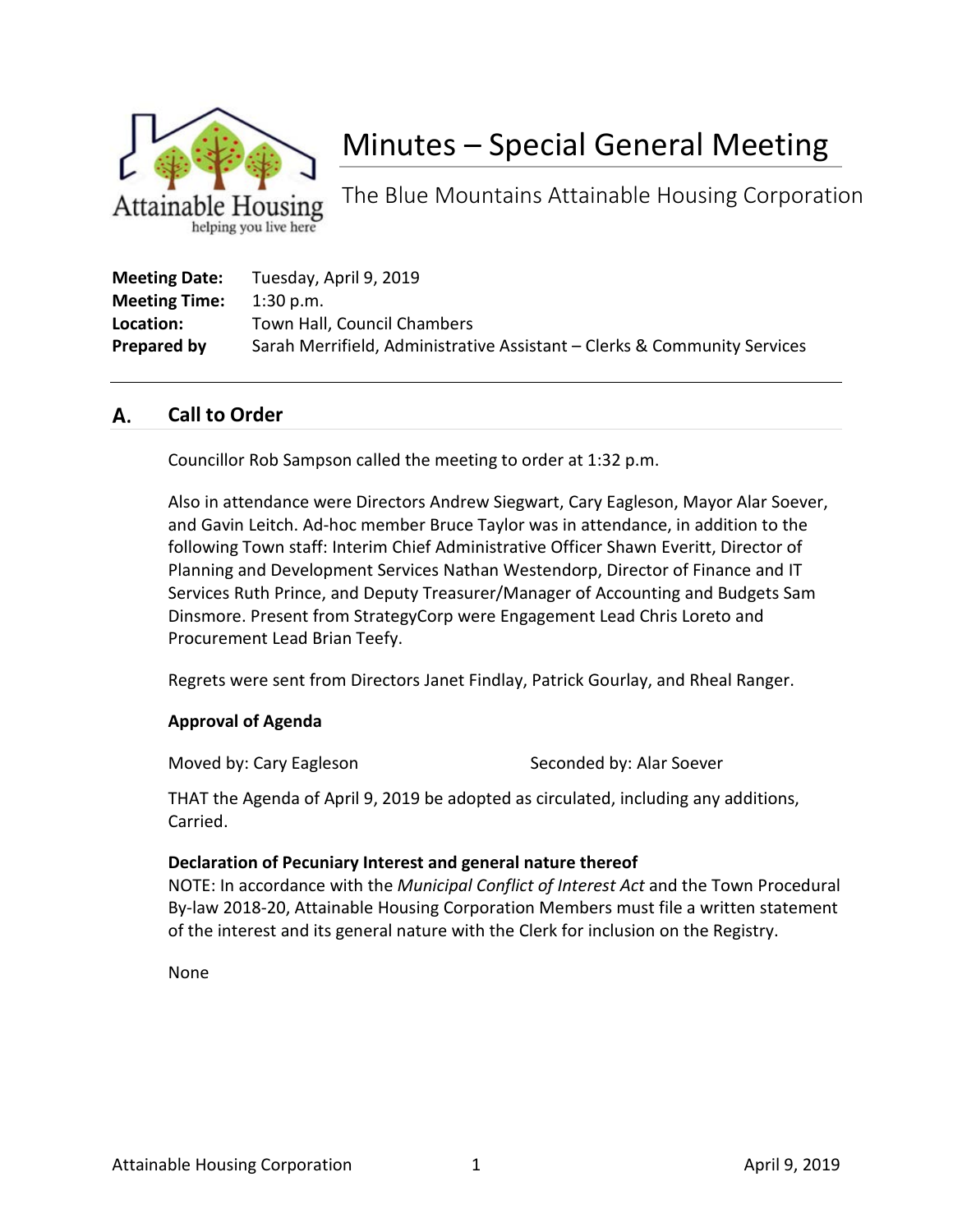#### **New and Unfinished Business** В.

# **B.1 Interim Chief Administrative Officer Shawn Everitt Re: Verbal Update on Attainable Housing Corporation Meeting Structure**

Interim Chief Administrator Shawn Everitt advised that Town staff are seeking a legal opinion regarding the Attainable Housing Corporation meeting structure. He noted he will provide a report at the next regularly scheduled AHC meeting regarding the options for AHC meeting structure based on the legal opinion received.

#### C. **Deputations / Presentations**

# **C.1 Attainable Housing Corporation Chair Rob Sampson Re: Verbal Introduction, Welcome, and Brief History on Attainable Housing Corporation**

Councillor Rob Sampson welcomed Chris Loreto and Brian Teefy of StrategyCorp. He commented that attainable housing is an important issue in The Blue Mountains which led AHC to issue a Request for Proposal for a Housing Development Consultant. StrategyCorp was the successful proponent arising out of the Request for Proposal process.

Rob noted StrategyCorp will provide an explanation of its key work plan, and explained the initial focus will be on rental and then ownership housing stock. StrategyCorp will also assist AHC with the hiring of a Chief Executive Officer. Rob noted AHC is excited to work with StrategyCorp to fulfill this attainable housing mandate.

# **C.2 Presentation: StrategyCorp Re: Kick-Off Meeting – The Blue Mountains Attainable Housing Corporation's Housing Development**

Chris Loreto of StrategyCorp presented on the context for StrategyCorp to assist AHC, the overarching objectives, StrategyCorp's approach and activities, the timeline, and next steps. Chris noted the purpose of AHC is to catalyze attainable housing in The Blue Mountains, further noting StrategyCorp will help to organize and structure AHC in a business model that suits the unique needs of The Blue Mountains.

Chris confirmed StrategyCorp will develop a business model and program structure to create conditions that facilitate the development of attainable housing which includes the release of a Request for Information ("RFI") and a Request for Proposal ("RFP"). Chris emphasized that the process includes opportunity for community and stakeholder engagement and feedback. Part of this process will be for StrategyCorp and AHC to identify and meet with specific community groups as needed.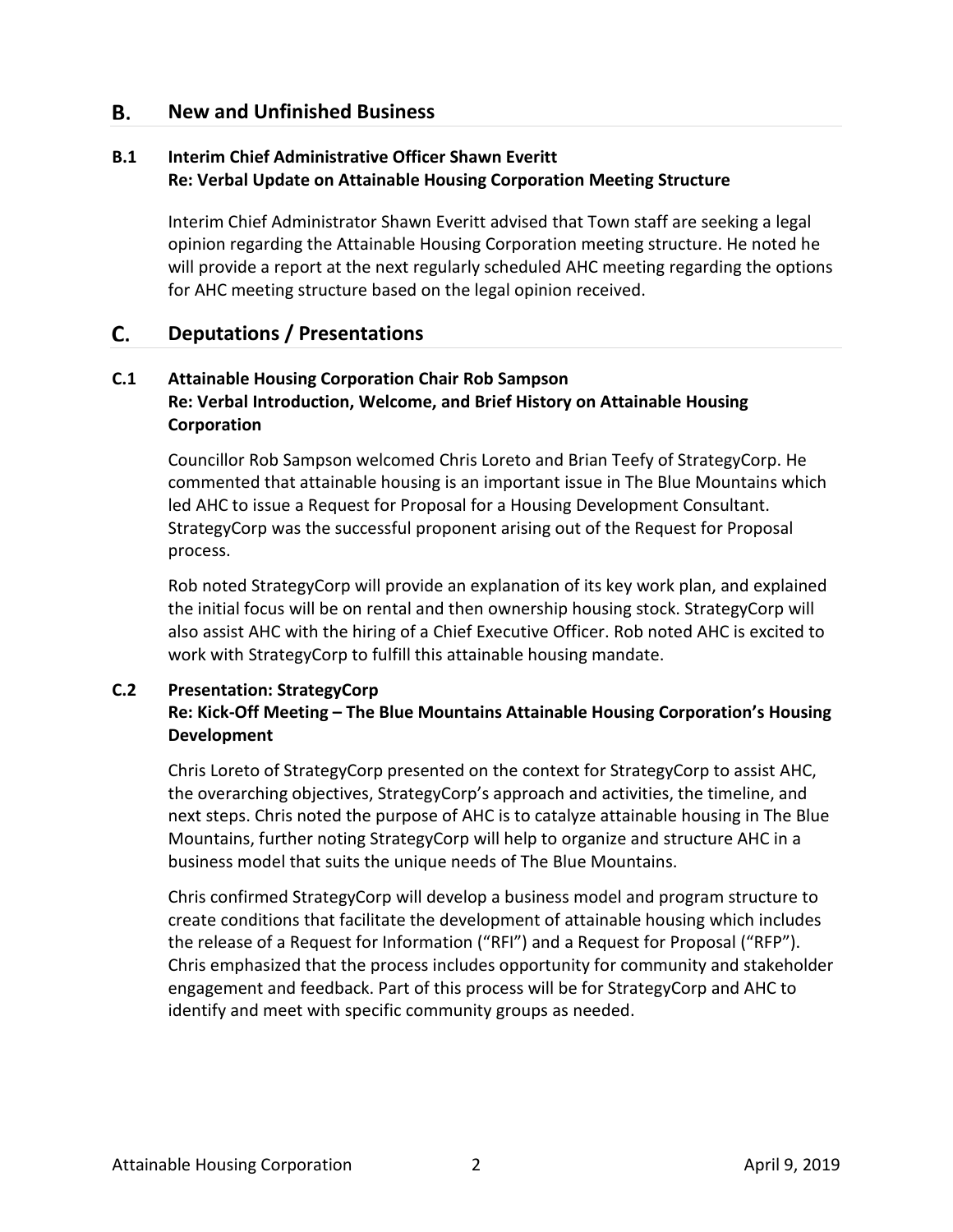Chris noted StrategyCorp structured its work plan into three key phases which includes the following: Business Plan and Corporate Policies Development Phase, RFI and Market Scoping Phase, and RFP Preparation, Issuance, and Management. Throughout these phases, StrategyCorp will assist AHC in defining "affordability" tailored to The Blue Mountains, in addition to developing a communications plan. The RFI that will be released will allow StrategyCorp to seek feedback from the market regarding the options for attainable housing, and the RFP will allow AHC to select the preferred partner for building the housing.

The group discussed the timeline for deliverables and agreed that it is aggressive, but aimed at keeping focus on the matter. Chris confirmed the immediate next steps include stakeholder engagement and business model development, along with the research and development of the RFI.

Rob opened comments to the public. Bruce Taylor questioned the meaning of "shovel ready"; Chris confirmed in this context, it means land that is ready to build on. Rob confirmed Council is considering other implements to support attainable housing, for example: working to limit the number of illegal Short Term Accommodation rentals. However, Rob noted that building the metrics of affordability is essential to a long-term solution for attainable housing.

Andrew Siegwart noted the good work that has already been done through prior research, and confirmed that StrategyCorp and AHC will use this research rather than duplicating existing information. Mayor Alar Soever noted some of the scoping work to be undertaken will align with Canadian Mortgage and Housing Corporation ("CMHC") programs to ensure funding eligibility. Alar emphasized the need to harness the existing funding that may be available.

Joe Halos, resident, requested clarification on similar projects completed by StrategyCorp. Brian Teefy commented that StrategyCorp has undertaken projects of similar scope, but with some variances, for Habitat for Humanity, and a Toronto-based private rental provider. Chris noted he previously worked for Ministry of Municipal Affairs and Housing ("MMAH") on its affordable home ownership program, and has experience with defining affordable rental parameters. John Milne, resident, requested more information on how the Town's initiative will be incorporated with Grey County's efforts on attainable housing, and align with labour supply needs. Chris noted that Grey County will need to be engaged to ensure cohesion between the two initiatives. Rob noted the need to also initiate discussions with Simcoe County to ensure a regional perspective is gained.

Gavin Leitch noted the AHC has two (2) long-term programs: Down Payment Assistance Program ("DPAP") and Secondary Suite Application Program ("SSAP"). Gavin questioned the short and long term program considerations as the AHC undertakes this next step. Chris noted consideration for the existing DPAP and SSAP programs are not in StrategyCorp's workplan, however, once the Business Model is developed, the short and long term program needs can be considered.

Councillor Andrea Matrosovs noted the need to consider potential attainable housing needs for seniors.